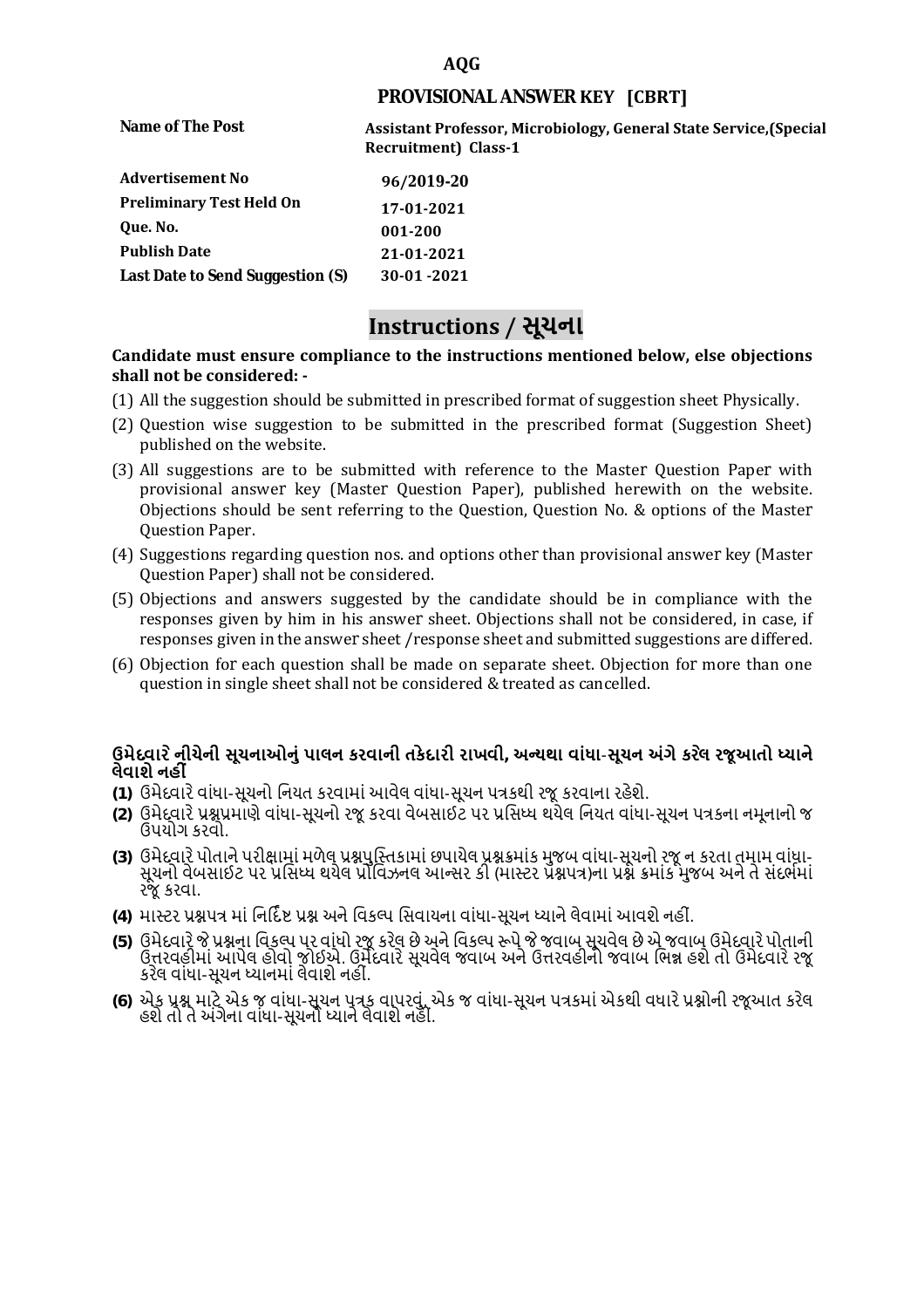| 001. | The interval between the entry of the parasite into the vector and the time it takes to become<br>capable of transmitting the infection is called the |                                                                                             |
|------|-------------------------------------------------------------------------------------------------------------------------------------------------------|---------------------------------------------------------------------------------------------|
|      | (A) Intrinsic incubation period                                                                                                                       | <b>(B)</b> Extrinsic incubation period                                                      |
|      | $(C)$ Both $(A)$ and $(B)$                                                                                                                            | (D) None of the above                                                                       |
| 002. | The following are free-living amebae except                                                                                                           |                                                                                             |
|      | (A) Naegleria fowleri                                                                                                                                 | (B) Balamuthia mandrillaris                                                                 |
|      | (C) Iodamoeba butschlii                                                                                                                               | (D) Acanthamoeba species                                                                    |
| 003. |                                                                                                                                                       | Characteristic/s of the Anchovy sauce pus at the center of the amoebic liver abscess is/are |
|      | (A) Free of ameba                                                                                                                                     | (B) Liquefied necrotic liver tissue                                                         |
|      | (C) Bacteriologically sterile                                                                                                                         | (D) All of the above                                                                        |
| 004. | Strawberry mucosa is caused by                                                                                                                        |                                                                                             |
|      | $(A)$ T. vaginalis                                                                                                                                    | (B) T. tenax                                                                                |
|      | $(C)$ T. hominis                                                                                                                                      | (D) All of the above                                                                        |
| 005. | Parasite causing myocarditis are all except                                                                                                           |                                                                                             |
|      | (A) Trichinella spiralis                                                                                                                              | (B) Toxoplasma gondii                                                                       |
|      | (C) Trypanosoma cruzi                                                                                                                                 | <b>(D)</b> Enteromonas hominis                                                              |
| 006. | Chagas disease is caused by                                                                                                                           |                                                                                             |
|      | (A) T.brucei                                                                                                                                          | (B) T.cruzi                                                                                 |
|      | (C) Both A and B                                                                                                                                      | (D) None of the above                                                                       |
| 007. | Sandfly is the vector for disease                                                                                                                     |                                                                                             |
|      | (A) Amebiasis                                                                                                                                         | (B) Trichomoniasis                                                                          |
|      | (C) Kala-Azar                                                                                                                                         | (D) Chagas                                                                                  |
| 008. |                                                                                                                                                       | identified the developing stages of malaria parasites in mosquitoes.                        |
|      | (A) Alphonse Laveran                                                                                                                                  | (B) Golgi                                                                                   |
|      | (C) Ronald Ross                                                                                                                                       | (D) None of the above                                                                       |
| 009. | Blood transfusion malaria occurs due to                                                                                                               |                                                                                             |
|      | (A) Sporozoite                                                                                                                                        | (B) Trophozoite                                                                             |
|      | (C) Merozoite                                                                                                                                         | (D) Hypnozoite                                                                              |
| 010. | Parasites that can be transmitted from mother to fetus is/are                                                                                         |                                                                                             |
|      | (A) Trypanosoma cruzi                                                                                                                                 | (B) Plasmodium species                                                                      |
|      | (C) Toxoplasma gondii                                                                                                                                 | (D) All of the above                                                                        |
| 011. | Modified Ziehl-Neelsen staining is used for the diagnosis of                                                                                          |                                                                                             |
|      | (A) Cryptosporidium parvum                                                                                                                            | (B) Isospora belli                                                                          |
|      | (C) Blastocystis hominis                                                                                                                              | (D) Cyclospora cayatanensis                                                                 |
| 012. | Body parts of a Cestode include/s                                                                                                                     |                                                                                             |
|      | (A) Strobila                                                                                                                                          | (B) Scolex                                                                                  |
|      | (C) Neck                                                                                                                                              | (D) All the above                                                                           |
| 013. | Pork tapeworm is                                                                                                                                      |                                                                                             |
|      | (A) Multiceps multiceps                                                                                                                               | (B) Taenia saginata                                                                         |
|      | (C) Taenia diminuta                                                                                                                                   | (D) Taenia solium                                                                           |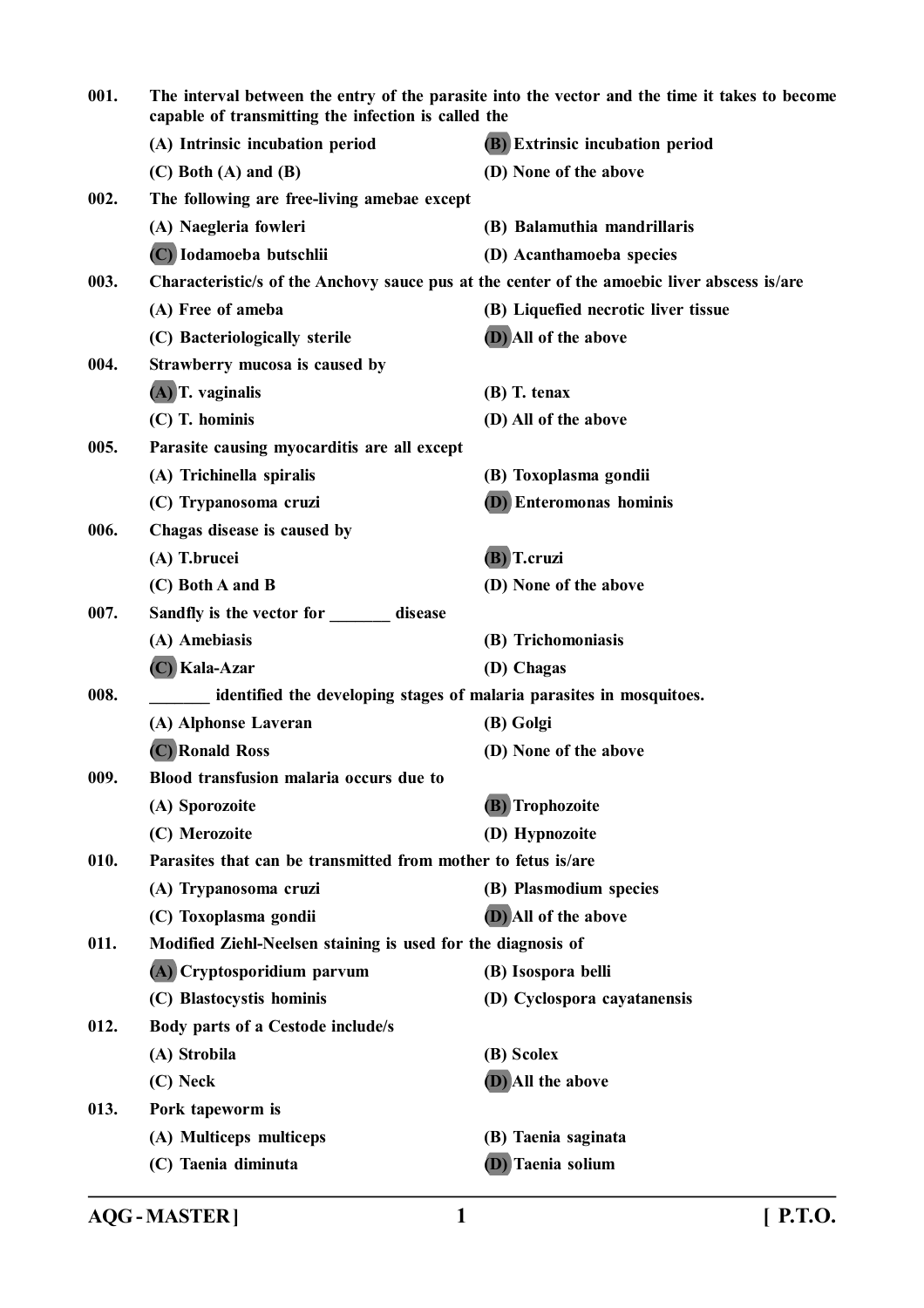| 014. | Fairley's test is done to detect the following disease  |                               |
|------|---------------------------------------------------------|-------------------------------|
|      | (A) Schistosomiasis                                     | (B) Fascioliasis              |
|      | (C) Fasciolopsiasis                                     | (D) Paragonimiasis            |
| 015. | All are diseases transmitted by Culex mosquitoes except |                               |
|      | (A) West-Nile fever                                     | (B) St. Louis encephalitis    |
|      | (C) Western Equine Encephalitis                         | <b>(D)</b> Rift valley fever  |
| 016. | Larva currens is caused by                              |                               |
|      | (A) Loa loa                                             | (B) Mansonella ozzardi        |
|      | (C) Capillaria philippinensis                           | (D) Strongyloides stercoralis |
| 017. | Encysted larva in muscles is the infective stage for    |                               |
|      | (A) Trichuris trichiura                                 | (B) Ancylostoma duodenale     |
|      | (C) Trichinella spiralis                                | (D) Ascaris lumbricoides      |
| 018. | Trichuris trichiura lives in                            |                               |
|      | (A) Large intestine                                     | (B) Small intestine           |
|      | (C) Both A and B                                        | (D) None of the above         |
| 019. | Ancylostoma duodenale ingests _______ of blood per day  |                               |
|      | $(A)$ 0.25 - 0.35 ml                                    | $(B)$ 0.15 - 0.25 ml          |
|      | $(C)$ 0.05 - 0.10 ml                                    | (D) $0.45 - 0.55$ ml          |
| 020. | is a parasite of raccoons                               |                               |
|      | (A) Toxocara canis                                      | (B) Baylisascaris procyonis   |
|      | (C) Toxocara catis                                      | (D) None of the above         |
| 021. | All are bile stained eggs except                        |                               |
|      | (A) Ascaris lumbricoides                                | (B) Taenia solium             |
|      | (C) Ancylostoma duodenale                               | (D) Trichuris trichiura       |
| 022. | Which of the following has a sheathed larva?            |                               |
|      | (A)Loa loa                                              | (B) Mansonella perstans       |
|      | (C) Onchocera volvulus                                  | (D) Mansonella ozzardi        |
| 023. | <b>Tropical Pulmonary Eosinophilia presents as</b>      |                               |
|      | (A) Low-grade fever                                     | (B) Loss of weight            |
|      | (C) Dry nocturnal cough                                 | (D) All of the above          |
| 024. | <b>Enterotest is done to detect</b>                     |                               |
|      | (A) Larva of Strongyloides                              | (B) Trophozoites of Giardia   |
|      | (C) Oocyst of Isopsora                                  | (D) All of the above          |
| 025. | Eggs of ________ is found in sputum                     |                               |
|      | (A) Entamoeba histolytica                               | (B) Cryptosporidium parvum    |
|      | (C) Paragonimus westermani                              | (D) Ancylostoma duodenale     |
| 026. | Antigenic variation is observed in                      |                               |
|      | (A) Leishmania                                          | (B) Schistosoma               |
|      | (C) Entamoeba                                           | (D) Trypanosoma               |

**AQG - MASTER ] 2 [ Contd.**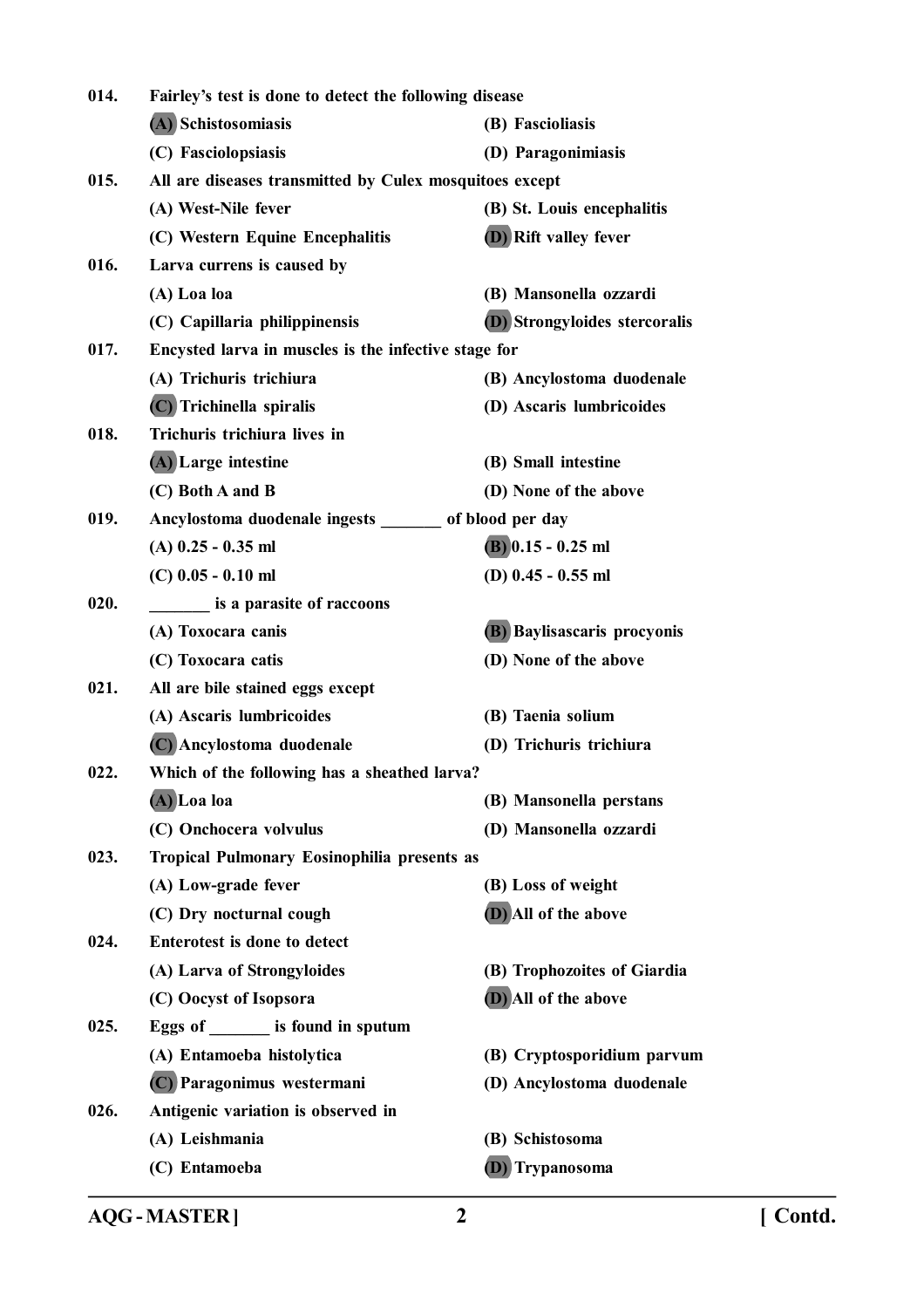| 027. | Man is the intermediate host for                      |                                                                                    |
|------|-------------------------------------------------------|------------------------------------------------------------------------------------|
|      | (A) Strongyloides stercoralis                         | (B) Enterobius vermicularis                                                        |
|      | (C) Echninococcus granulosus                          | (D) Clonarchis sinensis                                                            |
| 028. | Crescent shaped gametocytes are characteristic of     |                                                                                    |
|      | (A) Plasmodium vivax                                  | (B) Plasmodium falciparum                                                          |
|      | (C) Plasmodium ovale                                  | (D) Plasmodium malariae                                                            |
| 029. | The infected erythrocytes are enlarged in             |                                                                                    |
|      | $(A)$ P. vivax                                        | (B) P. falciparum                                                                  |
|      | (C) P. malariae                                       | (D) None of the above                                                              |
| 030. | Maltose crosses are pathognomonic of                  |                                                                                    |
|      | (A) Babesia                                           | (B) Toxoplasma                                                                     |
|      | (C) Plasmodium                                        | (D) All of the above                                                               |
| 031. | Recrudescence occurs in                               |                                                                                    |
|      | (A) P. vivax and P. ovale                             | (B) P. falciparum and P. malariae                                                  |
|      | (C) P. falciparum and P. ovale                        | (D) P. vivax and P. malariae                                                       |
| 032. | Which of the following is not a trematode?            |                                                                                    |
|      | (A) Opisthorchis species                              | (B) Clonorchis sinensis                                                            |
|      | (C) Hymenolepis nana                                  | (D) Watsonius watsoni                                                              |
| 033. | Ova with a lateral spine is observed in               |                                                                                    |
|      | (A) S. mansoni                                        | (B) S. hematobium                                                                  |
|      | (C) S. japonicum                                      | (D) S. intercalatum                                                                |
| 034. |                                                       | Which of the following statements is true about Formal-ether sedimentation method? |
|      | (A) Four layers are observed                          | (B) Saline and Formal ether are added                                              |
|      | (C) Most widely used method                           | <b>(D)</b> All the above                                                           |
| 035. | is a cause of urinary tract infections in young women |                                                                                    |
|      | (A) S. saprophyticus                                  | (B) S. epidermidis                                                                 |
|      | (C) S. hemolyticus                                    | (D) S. lugdonensis                                                                 |
| 036. | <b>Robert Koch discovered</b>                         |                                                                                    |
|      | (A) Tuberculosis bacillus                             | (B) Anthrax bacillus                                                               |
|      | (C) Tetanus bacillus                                  | (D) Leprosy bacillus                                                               |
| 037. | Pike's medium is used for                             |                                                                                    |
|      | (A) S. mutans                                         | (B) S. agalactiae                                                                  |
|      | (C) S. pyogenes                                       | (D) sanguis                                                                        |
| 038. | The resolving power of electron microscope is         |                                                                                    |
|      | $(A)$ 0.2 nm                                          | (B) 0.3 nm                                                                         |
|      | $(C)$ 0.1 nm                                          | $(D)$ 0.4 nm                                                                       |
| 039. | Quelleng reaction is done to detect                   |                                                                                    |
|      | (A) Flagella                                          | (B) Capsule                                                                        |
|      | (C) Fimbriae                                          | (D) All of the above                                                               |

**AQG - MASTER ] 3 [ P.T.O.**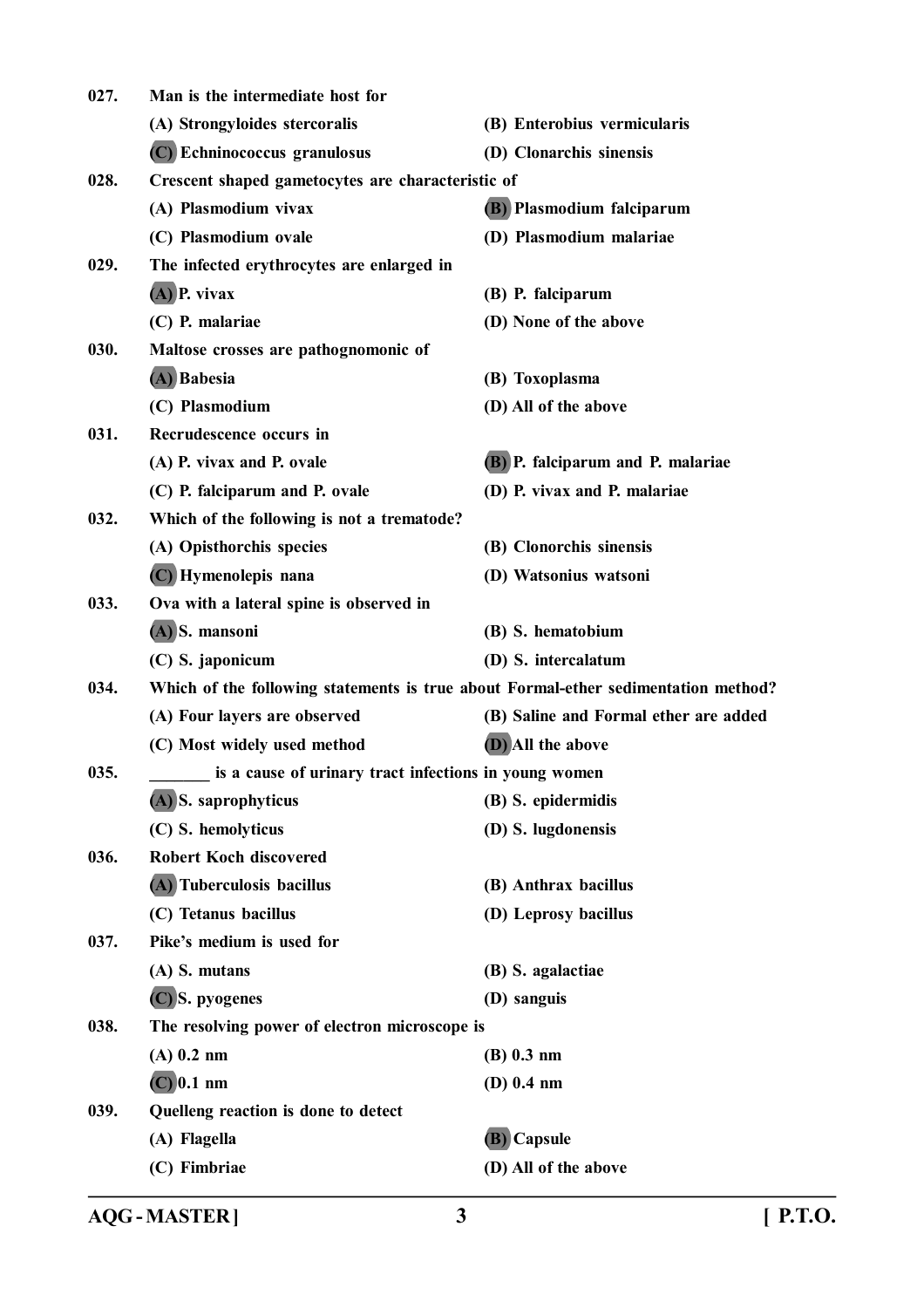| 040. | Peptidoglycans are present on the cell wall of                    |                                     |
|------|-------------------------------------------------------------------|-------------------------------------|
|      | (A) Gram Negative bacteria                                        | (B) Gram Positive bacteria          |
|      | $(C)$ Both $(A)$ and $(B)$                                        | (D) None of the above               |
| 041. | Vaccine is not available for _______ Meningococcal serogroup      |                                     |
|      | (A) X                                                             | $(B)$ $B$                           |
|      | (C) Y                                                             | $(D)$ A                             |
| 042. | Holders method is heating at                                      |                                     |
|      | (A) $65^{\circ}$ C for 30 minutes                                 | $(B)$ 63 $\degree$ C for 30 minutes |
|      | $(C)$ 65 $\degree$ C for 20 minutes                               | (D) $63^{\circ}$ C for 20 minutes   |
| 043. | Diphtheria toxin acts by inhibiting                               |                                     |
|      | (A) Cell wall synthesis                                           | (B) Nucleus synthesis               |
|      | (C) Protein synthesis                                             | (D) All of the above                |
| 044. | An example of differential media is                               |                                     |
|      | (A) Thayer-Martin medium                                          | (B) Potassium tellurite medium      |
|      | (C) Chocolate agar                                                | (D) MacConkey agar                  |
| 045. | M'Fadyean reaction is employed for the presumptive diagnosis of   |                                     |
|      | $(A)$ Anthrax                                                     | (B) Diphteria                       |
|      | (C) Cholera                                                       | (D) Gonorrhoea                      |
| 046. | <b>PRAS</b> is                                                    |                                     |
|      | (A) Pro-Reduced Anaerobic system                                  | (B) Pro-Reduced Aerobic system      |
|      | (C) Pre-Reduced Anaerobic system                                  | (D) Pre-Reduced Aerobic system      |
| 047. | Rapidly spreading, edematous myonecrosis is                       |                                     |
|      | (A) Tetanus                                                       | (B) Gas gangrene                    |
|      | (C) Malignant pustule                                             | (D) Necrotising fasciitis           |
| 048. | Triple Sugar Iron medium is a/an                                  |                                     |
|      | (A) Simple medium                                                 | (B) Enriched medium                 |
|      | (C) Composite medium                                              | (D) All of the above                |
| 049. | Clue cells are                                                    |                                     |
|      | (A) Surface of endothelial cells covered by adherent bacilli      |                                     |
|      | (B) Surface of epithelial cells covered by adherent bacilli       |                                     |
|      | (C) Surface of columnar cells covered by adherent bacilli         |                                     |
|      | (D) Surface of pus cells covered by adherent bacilli              |                                     |
| 050. | Transfer of genetic information through the agency of free DNA is |                                     |
|      | (A) Transduction                                                  | (B) Conjugation                     |
|      | (C) Transformation                                                | (D) None of the above               |
| 051. | Sereny's test for detection of EIEC is done in                    |                                     |
|      | (A) Rats                                                          | (B) Pigs                            |
|      | (C) Guinea pigs                                                   | (D) Rabbits                         |
| 052. | Insertion sequences are in size                                   |                                     |
|      | $(A)$ 1-2 kb                                                      | $(B)$ 2-3 kb                        |
|      | $(C)$ 3-4 kb                                                      | (D) $4-5$ kb                        |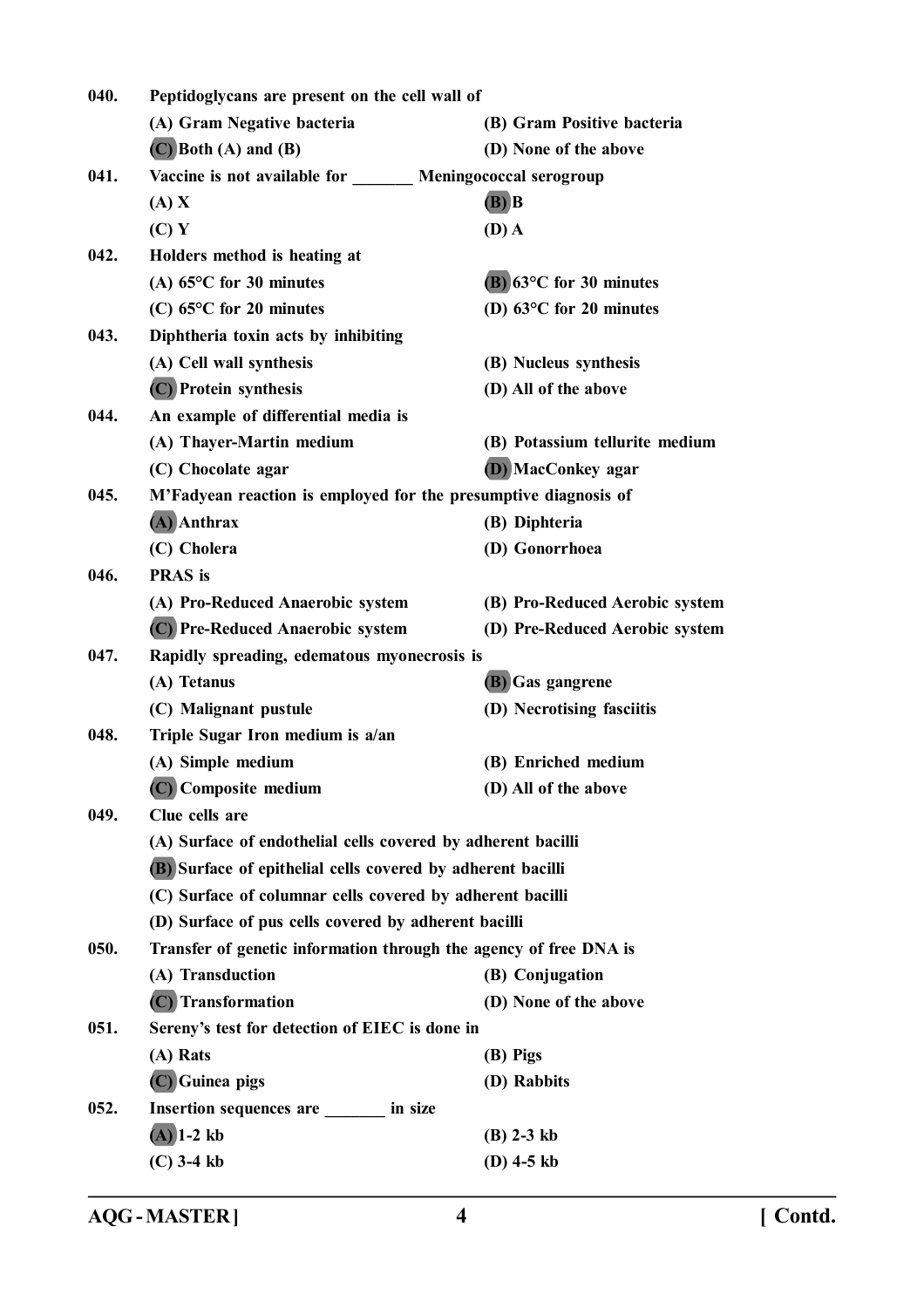| 053. | Carrier state in Salmonella is due to                                |                                          |
|------|----------------------------------------------------------------------|------------------------------------------|
|      | (A) H antigen                                                        | (B) O antigen                            |
|      | $(C)$ Vi antigen                                                     | (D) All of the above                     |
| 054. | Bipolar stained Plague bacilli can be demonstrated from buboes by    |                                          |
|      | (A) Acid-fast stain                                                  | <b>(B)</b> Wayson stain                  |
|      | (C) H and E stain                                                    | (D) All of the above                     |
| 055. | Housefly are efficient mechanical vectors for all diseases except    |                                          |
|      | (A) Anthrax                                                          | (B) Trachoma                             |
|      | (C) Cholera                                                          | (D) Lymes disease                        |
| 056. | Intermediate host for Gnathostoma spinigerum is                      |                                          |
|      | (A) Mites                                                            | (B) Ticks                                |
|      | $(C)$ Cyclops                                                        | (D) Louse                                |
| 057. | Parasites found in blood include/s                                   |                                          |
|      | (A) W. bancrofti                                                     | (B) Trypanosoma species                  |
|      | $(C)$ Both $(A)$ and $(B)$                                           | (D) None of the above                    |
| 058. | Which of the following parasite is transmitted by blood transfusion? |                                          |
|      | (A) Naegleria fowleri                                                | (B) Trypanosoma cruzi                    |
|      | (C) Balatidium coli                                                  | (D) Clonarchis sinensis                  |
| 059. | Which of the following statement regarding Enterococcus is not true? |                                          |
|      | (A) E. faecalis is the main pathogen                                 | (B) Normal commensal of intestinal tract |
|      | (C) Non-motile and capsulated                                        | (D) Occurs in pairs or short chains      |
| 060. | Cryptococcus is a ________ fungus                                    |                                          |
|      | (A) Yeast                                                            | (B) Yeast like                           |
|      | (C) Dimorphic                                                        | (D) None of the above                    |
| 061. | Zygomycosis is caused by                                             |                                          |
|      | (A) Rhizomucor                                                       | (B) Rhizopus                             |
|      | (C) Mucor                                                            | (D) All of the above                     |
| 062. | Klebsiella species produces ______ colonies on MacConkey agar        |                                          |
|      | (A) Mucoid Lactose fermenting                                        | (B) Mucoid non-Lactose fermenting        |
|      | (C) Lactose fermenting                                               | (D) Non-Lactose fermenting               |
| 063. | <b>TCBS</b> is                                                       |                                          |
|      | (A) Thiosulphate Citrate Bile salt Sucrose agar                      |                                          |
|      | (B) Thiosulphite Citrate Bile salt Sucrose agar                      |                                          |
|      | (C) Thiosulphate Citrate Bile salt Sodium agar                       |                                          |
|      | (D) Thiosulphite Citrate Bile salt Sodium agar                       |                                          |
| 064. | Bacteraemia occurs in                                                |                                          |
|      | (A) Typhoid fever                                                    | (B) Brucellosis                          |
|      | (C) Leptospirosis                                                    | (D) All of the above                     |
| 065. | Hanging drop preparation demonstrates                                | of bacteria                              |
|      | (A) Flagella                                                         | (B) Capsule                              |
|      | (C) Spore                                                            | (D) None of the above                    |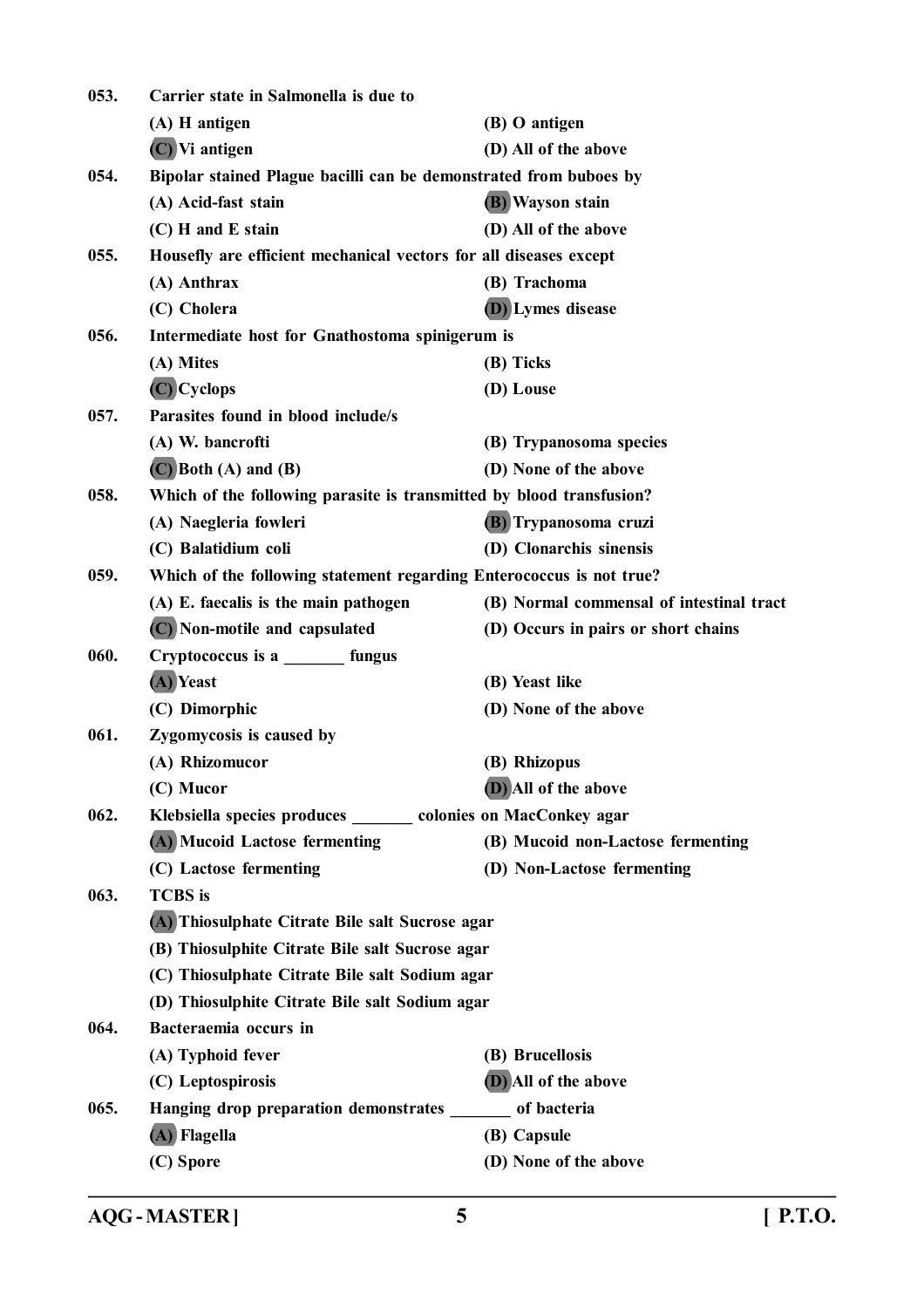| 066. | Shigella are                                                   |                                                                                     |
|------|----------------------------------------------------------------|-------------------------------------------------------------------------------------|
|      | (A) Aerobes                                                    | (B) Facultative anaerobes                                                           |
|      | $(C)$ Both $(A)$ and $(B)$                                     | (D) None of the above                                                               |
| 067. | The trophozoites of Giardia lamblia are                        |                                                                                     |
|      | (A) Oval shape                                                 | (B) Spherical shape                                                                 |
|      | (C) Pear shape                                                 | (D) None of the above                                                               |
| 068. | Megaloblastic anemia is caused by                              |                                                                                     |
|      | (A) Ancylostoma duodenale                                      | (B) Nector americanus                                                               |
|      | (C) Trichuris trichiura                                        | <b>(D)</b> Diphyllobothrium latum                                                   |
| 069. | Reynolds-Braude phenomenon is used to differentiate species of |                                                                                     |
|      | $(A)$ Candida                                                  | (B) Cryptococcus                                                                    |
|      | $(C)$ Both $(A)$ and $(B)$                                     | (D) None of the above                                                               |
| 070. | All are dimorphic fungi except                                 |                                                                                     |
|      | (A) Sporothrix schenckii                                       | (B) Paracoccidioides brasiliensis                                                   |
|      | (C) Blastomyces dermatitidis                                   | <b>(D)</b> Aspergillus fumigatus                                                    |
| 071. | Tinea versicolor is caused by                                  |                                                                                     |
|      | (A) Pitryrosporum orbiculare                                   | (B) Hortaea werneckii                                                               |
|      | (C) Histoplasma capsulatum                                     | (D) Trichophyton verrucosum                                                         |
| 072. |                                                                | Which of the following statement is not true regarding Trichophyton mentagrophytes? |
|      | (A) Grape like clusters of microconidia                        | (B) Cigar shaped macroconidia                                                       |
|      | (C) Hair perforation test is negative                          | (D) Urease test is positive                                                         |
| 073. | Eumycetoma is caused by all except                             |                                                                                     |
|      | (A) Nocardia brasiliensis                                      | (B) Madurella mycetomatis                                                           |
|      | (C) Pseudoallescherchia boydii                                 | (D) Exophiala jeanselmei                                                            |
| 074. | South American Blastomycosis is caused by                      |                                                                                     |
|      | (A) Coccidioides immitis                                       | (B) Blastomyces dermatitidis                                                        |
|      | (C) Histoplasma capsulatum                                     | <b>(D)</b> Paracoccidioides brasiliensis                                            |
| 075. |                                                                | The fungus that exhibits septate hyphae with dichotomous branching on KOH mount is  |
|      | (A) Aspergillus                                                | (B) Cryptococcus                                                                    |
|      | (C) Penicillium                                                | (D) Mucor                                                                           |
| 076. | The common cause of Pneumonia in immunocompromised patients is |                                                                                     |
|      | (A) C. tropicalis                                              | (B) P. jiroveci                                                                     |
|      | $(C)$ A. niger                                                 | (D) P. marneffi                                                                     |
| 077. | The normal flora of the conjunctiva is/are                     |                                                                                     |
|      | (A) Moraxella species                                          | (B) Corynebacterium xerosis                                                         |
|      | (C) Staphylococcus epidermidis                                 | (D) All of the above                                                                |
| 078. | Which of the following produces Atypical Pneumonia?            |                                                                                     |
|      | (A) Streptococcus pneumoniae                                   | (B) Chlamydophila pneumoniae                                                        |
|      | (C) Klebsiella pneumoniae                                      | (D) Hemophilus influenza                                                            |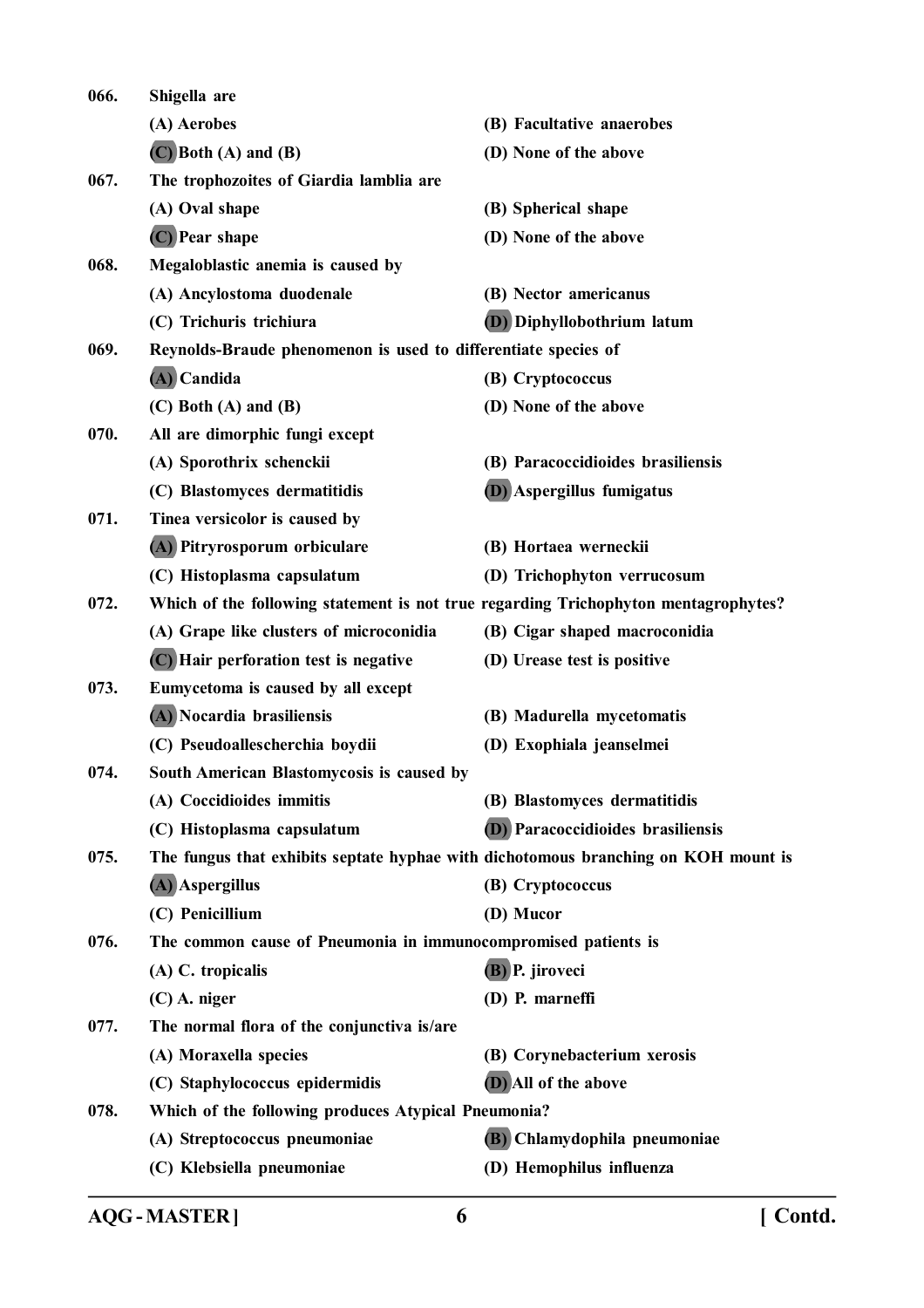| The commonest cause of urinary tract infections is<br>079. |                                                                               |                                        |
|------------------------------------------------------------|-------------------------------------------------------------------------------|----------------------------------------|
|                                                            | (A) Proteus mirabilis                                                         | (B) Enterococcus fecalis               |
|                                                            | (C) Escherichia coli                                                          | (D) Staphylococcus aureus              |
| 080.                                                       | is the commonest cause of diarrhea in infants and young children              |                                        |
|                                                            | (A) Norwalk virus                                                             | <b>(B)</b> Rotavirus                   |
|                                                            | (C) Adenovirus                                                                | (D) Calcivirus                         |
| 081.                                                       | The following bacteria are etiological agents of neonatal meningitis except   |                                        |
|                                                            | (A) Staphylococcus aureus                                                     | (B) Group B Streptococci               |
|                                                            | (C) Neisseria meningitis                                                      | (D) Escherichia coli                   |
| 082.                                                       | The commonest agent of endocarditis associated with intravenous drug abuse is |                                        |
|                                                            | (A) Candida albicans                                                          | (B) Coxiella burnetii                  |
|                                                            | (C) Staphylococcus aureus                                                     | (D) Chylamydia psittaci                |
| 083.                                                       | Fever of unknown origin is any febrile illness lasting                        |                                        |
|                                                            | (A) 3 weeks or longer                                                         | (B) 4 weeks or longer                  |
|                                                            | (C) 2 weeks or longer                                                         | (D) 1 week or longer                   |
| 084.                                                       | All are organisms responsible for Non-Gonococcal Urethritis except            |                                        |
|                                                            | (A) Mycoplasma genitallium                                                    | (B) Ureaplasma urealyticum             |
|                                                            | (C) Chlamydia trachomatis                                                     | (D) Neisseria gonorrhoeae              |
| 085.                                                       | Hospital associated infections in persons with burns is due to all except     |                                        |
|                                                            | (A) Staphylococcus aureus                                                     | (B) Pseudomonas aeruginosa             |
|                                                            | (C) Acinetobacter species                                                     | (D) Escherichia coli                   |
| 086.                                                       | Which of the following statement/s is/are true regarding Epsilometer test?    |                                        |
|                                                            | (A) Antimicrobial sensitivity test                                            | (B) Detects MIC of the drug            |
|                                                            | (C) Latest method                                                             | (D) All of the above                   |
| 087.                                                       | <b>NASBA</b> is                                                               |                                        |
|                                                            | (A) Nucleic acid Sequence-Based Amplification                                 |                                        |
|                                                            | (B) Requires thermal cycler for amplification                                 |                                        |
|                                                            | (C) Needs DNA polymerase                                                      |                                        |
|                                                            | (D) Detects but doesn't quantify HIV-RNA                                      |                                        |
| 088.                                                       | DNA probe technology is used to                                               |                                        |
|                                                            | (A) Detect microbes in specimens                                              | (B) Identification of culture isolates |
|                                                            | (C) Identification of resistance markers                                      | (D) All of the above                   |
| 089.                                                       | The different types of PCR include/s                                          |                                        |
|                                                            | (A) Reverse transcriptase PCR                                                 | (B) Nested PCR                         |
|                                                            | (C) Multiplex PCR                                                             | (D) All of the above                   |
| 090.                                                       | Eijkman test is done to detect                                                |                                        |
|                                                            | (A) Faecal Streptococci                                                       | (B) Faecal Escherichia coli            |
|                                                            | (C) Vibrio cholera                                                            | (D) Salmonella Typhi                   |
| 091.                                                       | Bacteria which require much higher level of carbon dioxide for growth is      |                                        |
|                                                            | (A) Psychrophile                                                              | (B) Mesophile                          |
|                                                            | (C) Thermophile                                                               | (D) Capnophile                         |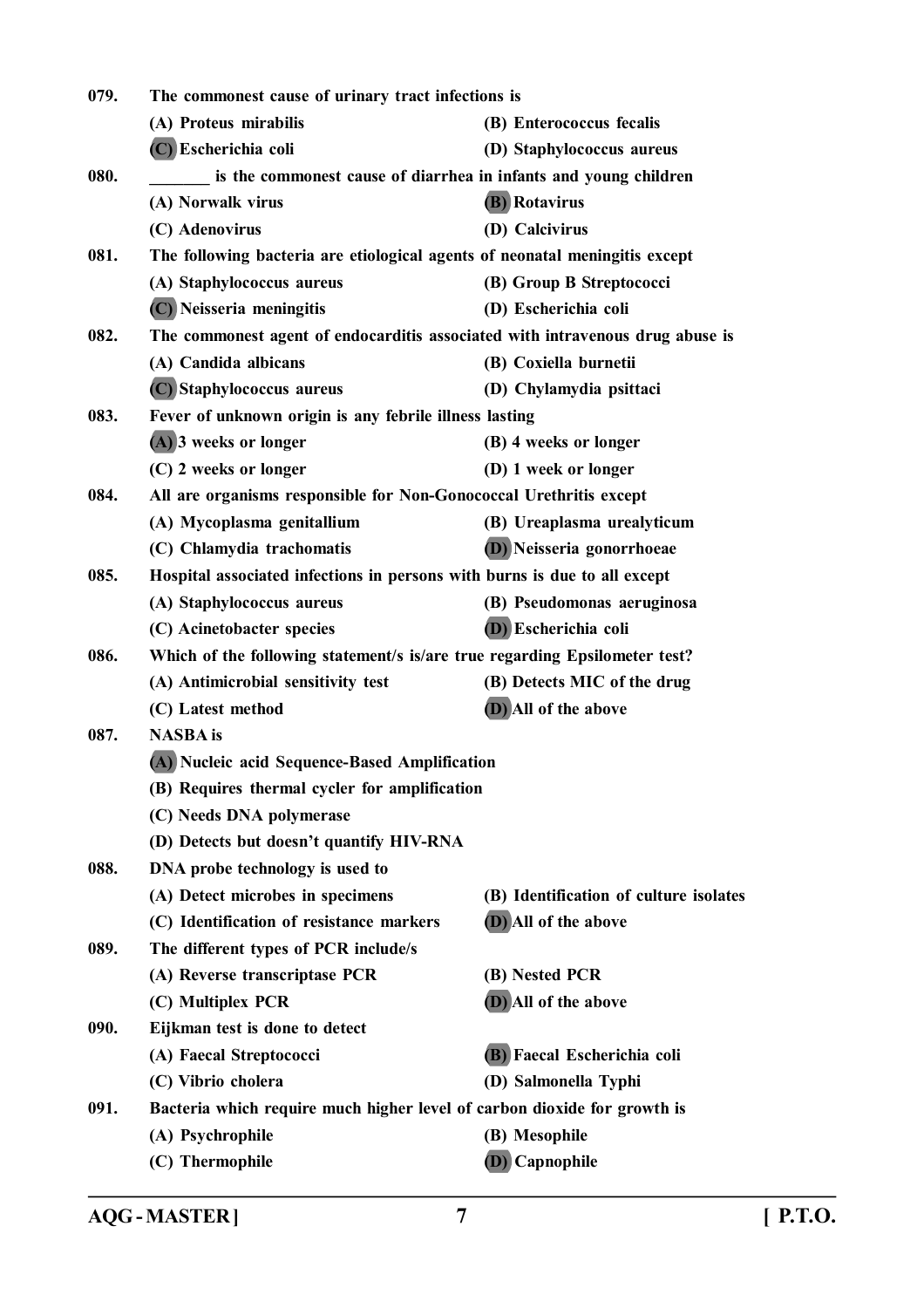| 092. | Active ingredient of Dettol is                                                     |                                  |
|------|------------------------------------------------------------------------------------|----------------------------------|
|      | (A) Chloroxylenol                                                                  | (B) Cresol                       |
|      | (C) Chlorhexidine                                                                  | (D) Hexachlorophane              |
| 093. | Sterilisation of delicate instruments having lenses is done by                     |                                  |
|      | (A) Formaldehyde                                                                   | (B) Glutaraldehyde               |
|      | (C) Alcohol                                                                        | (D) None of the above            |
| 094. | Whey agglutination test detects                                                    |                                  |
|      | (A) Tuberculosis                                                                   | <b>(B)</b> Brucellosis           |
|      | (C) Salmonellosis                                                                  | (D) Leptospirosis                |
| 095. | The width of the slit in a slit sampler used for air sampling is                   |                                  |
|      | $(A)$ 0.25 mm                                                                      | $(B)$ 0.55 mm                    |
|      | $(C)$ 0.45 mm                                                                      | (D) $0.35$ mm                    |
| 096. | The acceptable bacterial count in air of neurosurgery operation theatre is         |                                  |
|      | (A) 10 per cubic feet                                                              | (B) 5 per cubic feet             |
|      | $(C)$ 1 per cubic feet                                                             | (D) None of the above            |
| 097. | The following are moments of hand hygiene                                          |                                  |
|      | (A) After touching a patient                                                       | (B) Before any aseptic procedure |
|      | (C) After touching patients surroundings                                           | (D) All of the above             |
| 098. | Metallic body implants are to be discarded into the following BioMedical Waste bin |                                  |
|      | (A) Red                                                                            | (B) Yellow                       |
|      | (C) White                                                                          | (D) Blue                         |
| 099. | Expired medicines are to be disposed into the following BioMedical Waste bin       |                                  |
|      | $(A)$ Red                                                                          | (B) Yellow                       |
|      | (C) Blue                                                                           | (D) White                        |
| 100. | Red coloured BioMedical Waste bin can contain the following except                 |                                  |
|      | (A) Gloves                                                                         | (B) Catheters                    |
|      | (C) Blood bags                                                                     | (D) Urine bags                   |
| 101. | <b>Total number of Categories in BioMedical Waste are</b>                          |                                  |
|      | $(A)$ 8                                                                            | $(B)$ 6                          |
|      | $(C)$ 4                                                                            | $(D)$ 2                          |
| 102. | Zika virus disease is caused by bite of ________ mosquito                          |                                  |
|      | (A) Aedes                                                                          | (B) Culex                        |
|      | (C) Anopheles                                                                      | (D) None of the above            |
| 103. | The smallest virus is                                                              |                                  |
|      | (A) Pox virus                                                                      | <b>(B)</b> Parvo virus           |
|      | (C) Adeno virus                                                                    | (D) Calci virus                  |
| 104. | <b>Paul-Bunnell test detects</b>                                                   |                                  |
|      | (A) Cytomegalovirus                                                                | (B) Epstein-Barr virus           |
|      | (C) Herpes simplex virus                                                           | (D) Varizella-Zoster virus       |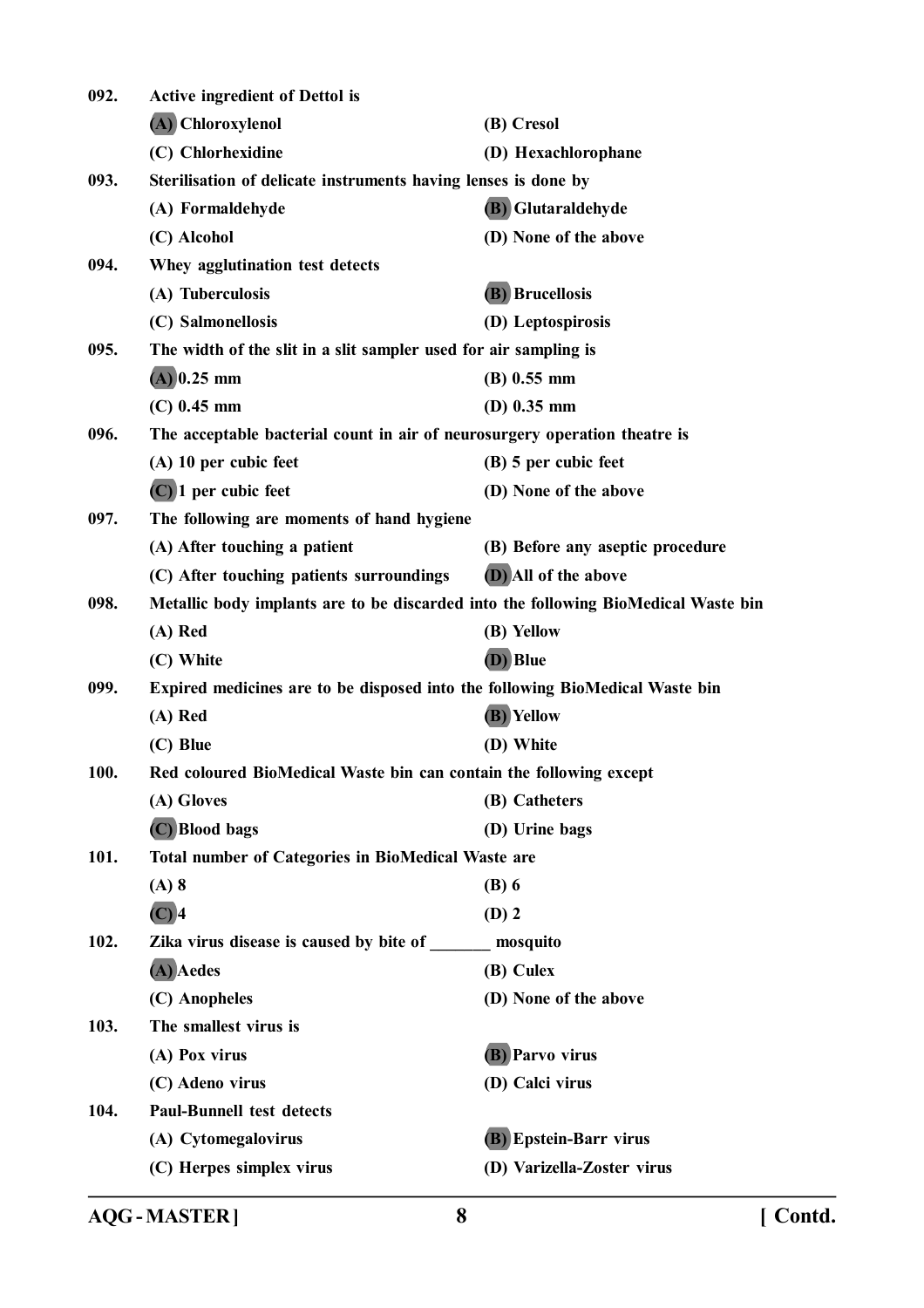| 105.        | Roseola infantum is caused by                                               |                                             |
|-------------|-----------------------------------------------------------------------------|---------------------------------------------|
|             | (A) Human Herpesvirus 5                                                     | <b>(B)</b> Human Herpesvirus 6              |
|             | (C) Human Herpesvirus7                                                      | (D) Human Herpesvirus8                      |
| 106.        | All the following are live vaccines except                                  |                                             |
|             | (A) BCG vaccine                                                             | (B) Measles vaccine                         |
|             | (C) Rubella vaccine                                                         | <b>(D)</b> Hepatitis B vaccine              |
| 107.        | Which statement/s is/are true regarding Varicella vaccine?                  |                                             |
|             | (A) Live attenuated vaccine                                                 | (B) Administered either as single/two doses |
|             | (C) Contraindicated during pregnancy                                        | (D) All of the above                        |
| 108.        | <b>MGIT</b> used in tuberculosis diagnosis is actually                      |                                             |
|             | (A) Automated culture                                                       | (B) Biochemical test                        |
|             | (C) Microscopic method                                                      | (D) None of the above                       |
| 109.        | M. leprae is cultivated by inoculating the specimens into                   |                                             |
|             | (A) Foot pad of mice                                                        | (B) Nine banded armadillo                   |
|             | $(C)$ Both $(A)$ and $(B)$                                                  | (D) None of the above                       |
| <b>110.</b> | The serotypes of Vibrio cholera is/are                                      |                                             |
|             | (A) Inaba                                                                   | (B) Hikojima                                |
|             | (C) Ogawa                                                                   | (D) All of the above                        |
| 111.        | All the following are opportunistic infections in HIV except                |                                             |
|             | (A) CMV retinitis                                                           | (B) Chronic brucellosis                     |
|             | (C) Oseophageal candidiasis                                                 | (D) Toxoplasma encephalitis                 |
| 112.        | Hepatitis A virus belongs to ________ family                                |                                             |
|             | (A) Picornaviridae                                                          | (B) Flaviviridae                            |
|             | (C) Calciviridae                                                            | (D) Hepadnaviridae                          |
| 113.        | <b>Superinfection</b> is                                                    |                                             |
|             | (A) HBV and HDV infection occuring simultaneously                           |                                             |
|             | <b>(B)</b> HDV infection in a carrier of HBV                                |                                             |
|             | $(C)$ Both $(A)$ and $(B)$                                                  |                                             |
|             | (D) None of the above                                                       |                                             |
| 114.        | All are disorders of Phagocytosis except                                    |                                             |
|             | (A) Ataxia telangiectasia                                                   | (B) Job's syndrome                          |
|             | (C) Leukocyte adhesion deficiency                                           | (D) Chronic granulomatous disease           |
| 115.        | Hyperacute rejection of grafts occurs due to the following immune mechanism |                                             |
|             | (A) Chronic delayed type hypersensitivity mediated                          |                                             |
|             | (B) Cytotoxic T cell mediated                                               |                                             |
|             | (C) Preformed antibodies mediated                                           |                                             |
|             | (D) All of the above                                                        |                                             |
| 116.        | All are true about reticulate body of Chylamdiae except                     |                                             |
|             | (A) Infectious form                                                         | (B) Intracellular form                      |
|             | (C) Metabolically active                                                    | (D) Fragile cell wall                       |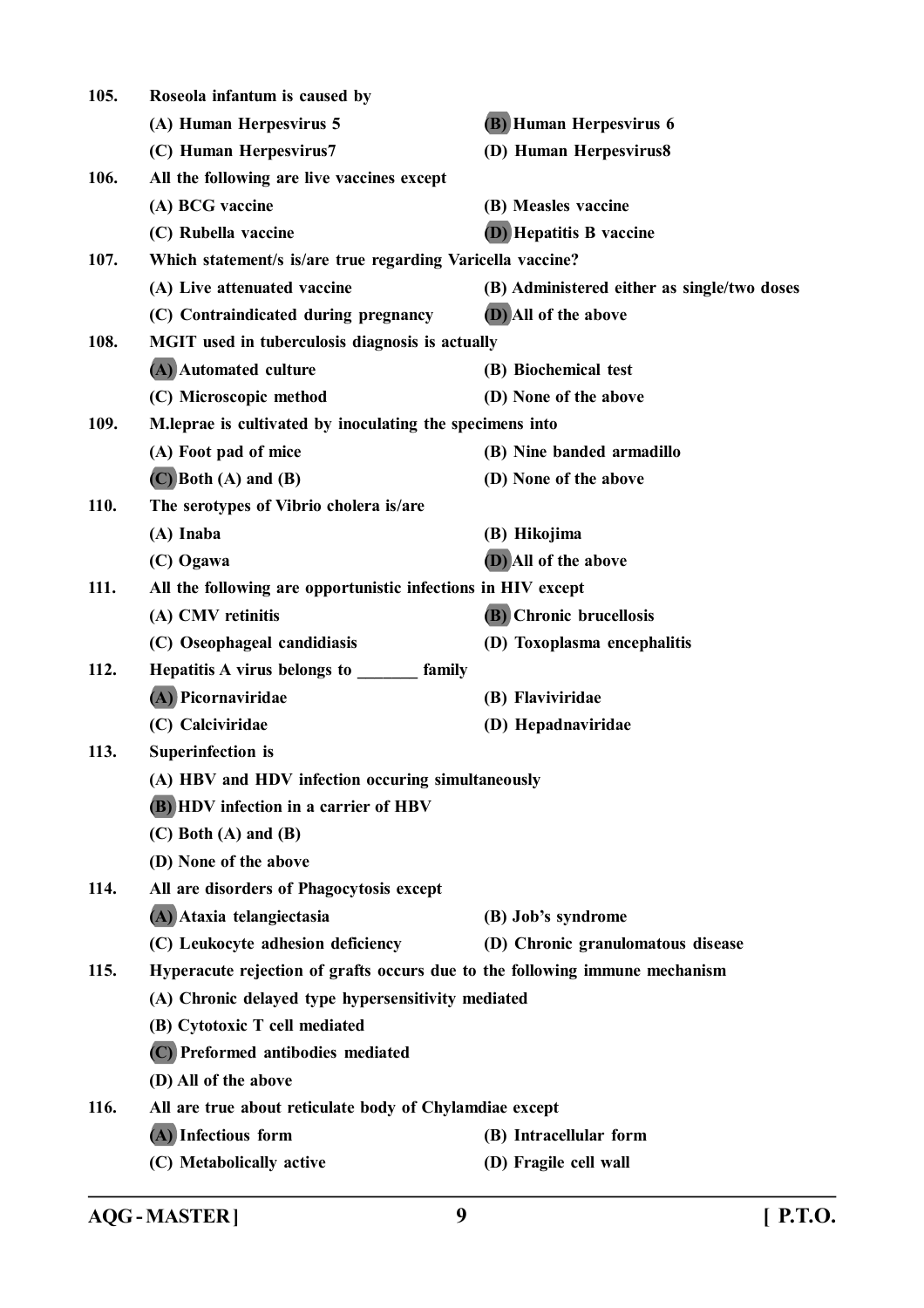| 117. | All are true about Polioviruses except                                    |                                            |
|------|---------------------------------------------------------------------------|--------------------------------------------|
|      | (A) Has three antigenic types                                             | (B) Incubation period is usually 7-14 days |
|      | (C) Feco-oral transmission                                                | (D) None of the above                      |
| 118. | Human immunoglobulins are available for following viral infections except |                                            |
|      | (A) Varicella-Zoster                                                      | (B) Hepatitis B                            |
|      | (C) Poliomyelitis                                                         | (D) Rabies                                 |
| 119. | <b>BCYE</b> agar is used to culture                                       |                                            |
|      | (A) Campylobacter                                                         | (B) Legionella                             |
|      | (C) Helicobacter                                                          | (D) All of the above                       |
| 120. | Which of the following virus is space vehicle shaped?                     |                                            |
|      | (A) Rotavirus                                                             | (B) Poxvirus                               |
|      | (C) Rabiesvirus                                                           | <b>(D)</b> Adenovirus                      |
| 121. | The miracle drug for the treatment of XDR-tuberculosis since 2015 is      |                                            |
|      | (A) Cycloserine                                                           | (B) Kanamycin                              |
|      | (C) Bedaquiline                                                           | (D) Ethionamide                            |
| 122. | Presence of indicates active Candida infection                            |                                            |
|      | (A) Chlamydospores                                                        | (B) Germ tube                              |
|      | (C) Pseudohyphae                                                          | (D) All of the above                       |
| 123. | VDRL is named after Veneral Disease Research Laboratory located at        |                                            |
|      | (A) Newyork                                                               | (B) Kolkata                                |
|      | (C) Atlanta                                                               | (D) Pune                                   |
| 124. | Polymerase chain reaction was discovered by                               |                                            |
|      | (A) Karry Mullis in 1995                                                  | (B) Emmy Klieneberger in 1993              |
|      | (C) Karry Mullis in 1993                                                  | (D) Emmy Klieneberger in 1995              |
| 125. | In nitrate reduction test, the following reagents are added               |                                            |
|      | (A) 40% Potassium hydroxide                                               |                                            |
|      | (B) Sulfanilic acid and alpha-naphthylamine                               |                                            |
|      | (C) Phenyl pruvic acid and 10% ferric chloride                            |                                            |
|      | (D) Para-dimethyl amino benzaldehyde                                      |                                            |
| 126. | Darling's disease has ________ varities                                   |                                            |
|      | $(A)$ 3                                                                   | $(B)$ 4                                    |
|      | $(C)$ 5                                                                   | $(D)$ 2                                    |
| 127. | <b>Arenaviruses</b> contain                                               |                                            |
|      | (A) 3 segments of ssRNA                                                   | (B) 2 segments of ssRNA                    |
|      | (C) 3 segments of dsRNA                                                   | (D) 2 segments of dsRNA                    |
| 128. | All the following media are used for culturing leptospira except          |                                            |
|      | (A) EMJH media                                                            | (B) Korthof's media                        |
|      | (C) CHAB media                                                            | (D) Fletcher's media                       |
| 129. | All statements are true regarding Sprillium minus except                  |                                            |
|      | (A) Causes Sodoku                                                         | (B) Non-cultivable                         |
|      | (C) Non-motile                                                            | (D) Spirally coiled bacilli                |
|      |                                                                           |                                            |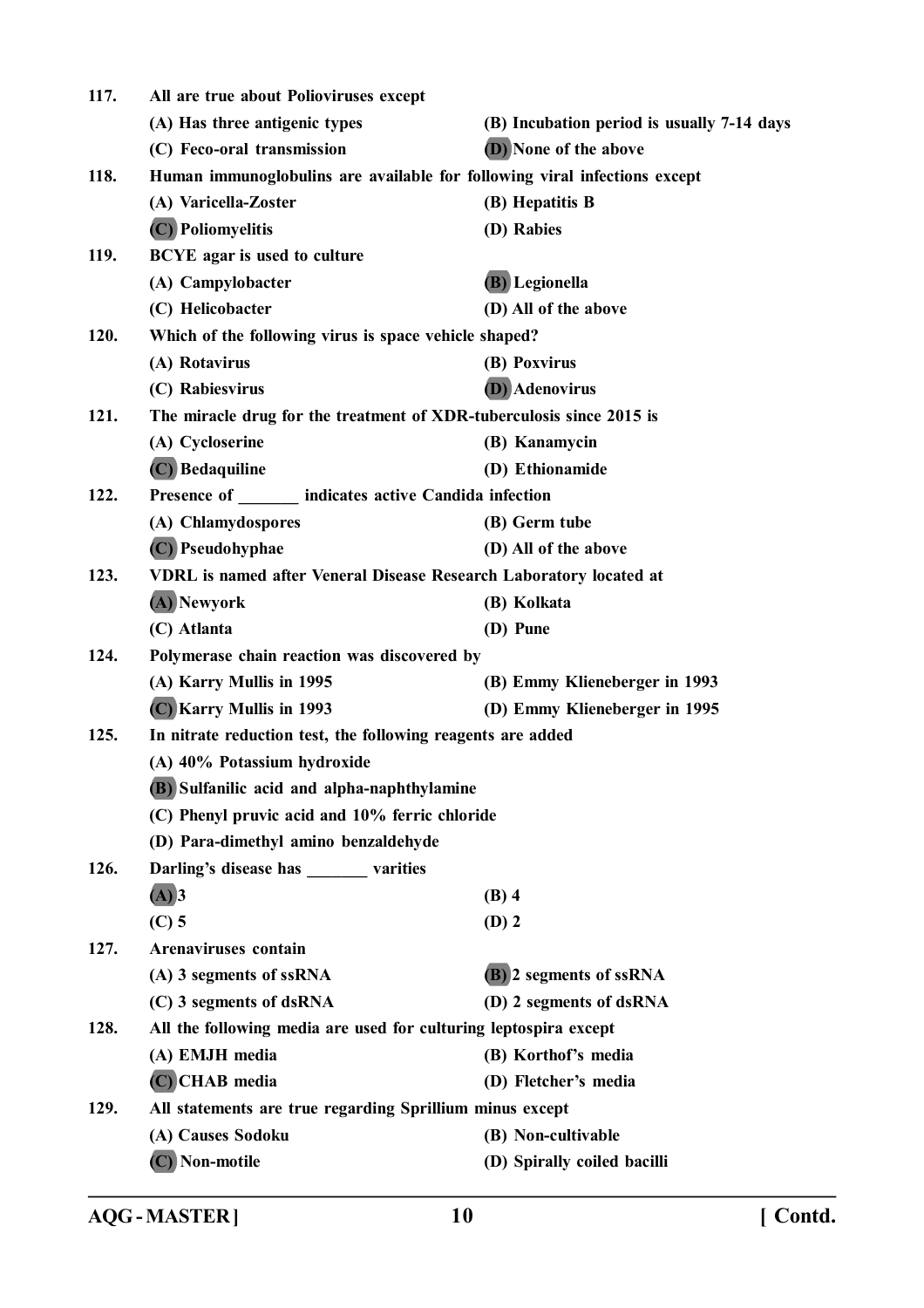| 130. | Ceiling temperature for Vaccinia virus is                                       |                                        |
|------|---------------------------------------------------------------------------------|----------------------------------------|
|      | $(A)$ 41°C                                                                      | $(B) 38$ °C                            |
|      | $(C)$ 39 $\mathrm{^{\circ}C}$                                                   | (D) $40^{\circ}$ C                     |
| 131. | The following antibiotics are preferred choices for anaerobic infections except |                                        |
|      | (A) Metronidazole                                                               | (B) Chloramphenicol                    |
|      | (C) Carbapenems                                                                 | <b>(D)</b> Penicillin                  |
| 132. | Buruli ulcer is caused by                                                       |                                        |
|      | (A) M. xenopi                                                                   | (B) M. scrofulaceum                    |
|      | (C) M. malmoense                                                                | (D) M. ulcerans                        |
| 133. | Rocky mountain spotted fever is due to                                          |                                        |
|      | (A) R. rickettsii                                                               | $(B)$ R. typhi                         |
|      | (C) R. prowazekii                                                               | (D) R. conorii                         |
| 134. | <b>IgE</b>                                                                      |                                        |
|      | (A) Protects body fluids                                                        | (B) Protects body surfaces             |
|      | (C) Protects blood stream                                                       | (D) Mediates reaginic hypersensitivity |
| 135. | In Weil-Felix test, the following antibodies are increased in scrub typhus      |                                        |
|      | $(A)$ OX 19                                                                     | (B) OX 2                               |
|      | $(C)$ OX $K$                                                                    | (D) All of the above                   |
| 136. | All the statements are true regarding Mumps virus except                        |                                        |
|      | (A) Secondary attack rate is high                                               |                                        |
|      | (B) Humans are the only reservoir                                               |                                        |
|      | (C) Affects commonly 5-9 years of age                                           |                                        |
|      | (D) Aseptic meningitis is the common manifestation                              |                                        |
| 137. | Which of the following statements is not true regarding Koplik's spots?         |                                        |
|      | (A) Appear first on buccal mucosa near second lower molar                       |                                        |
|      | (B) Pathognomonic of measles                                                    |                                        |
|      | (C) Red spots 5mm size                                                          |                                        |
|      | (D) Appears after two days following fever                                      |                                        |
| 138. | The amplifier host for Japanese B Encephalitis is                               |                                        |
|      | (A) Ardeid birds                                                                | (B) Pigs                               |
|      | (C) Egrets                                                                      | (D) Herons                             |
| 139. | <b>Negri bodies of Rabies are</b>                                               |                                        |
|      | (A) Intracytoplasmic eosinophilic inclusions with basophilic inner granules     |                                        |
|      | (B) Intracytoplasmic basophilic inclusions with basophilic inner granules       |                                        |
|      | (C) Intracytoplasmic acidophilic inclusions with basophilic inner granules      |                                        |
|      | (D) None of the above                                                           |                                        |
| 140. | Human fibroblast cell lines are excellent for recovery of                       |                                        |
|      | (A) Myxovirus                                                                   | (B) Cytomegalovirus                    |
|      | (C) Adenovirus                                                                  | (D) Enterovirus                        |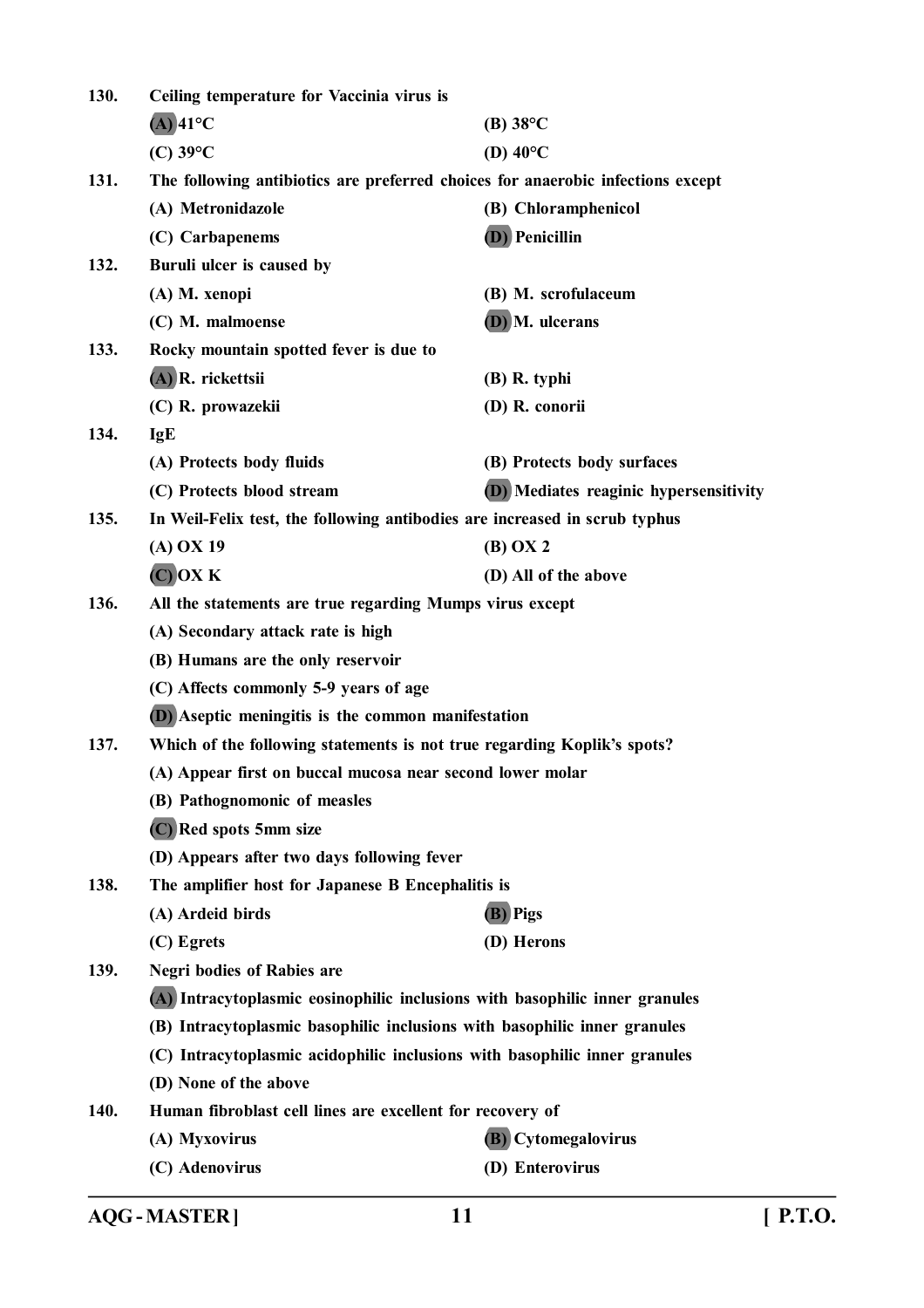| 141.                                            | Agents causing surgical site wound infections is/are             |                                                                                             |  |
|-------------------------------------------------|------------------------------------------------------------------|---------------------------------------------------------------------------------------------|--|
|                                                 | (A) Candida albicans                                             | (B) Coagulase negative Staphylococci                                                        |  |
|                                                 | (C) Enterococcus                                                 | (D) All of the above                                                                        |  |
| 142.                                            | The following organism/s can cause Laboratory-acquired infection |                                                                                             |  |
|                                                 | (A) Francisella tularensis                                       | (B) Herpes simiae virus                                                                     |  |
|                                                 | (C) Dermatophytes                                                | (D) All of the above                                                                        |  |
| 143.                                            | Role of SPS in blood culture bottle is                           |                                                                                             |  |
|                                                 | (A) Bacteriostatic                                               | (B) Antiviral                                                                               |  |
|                                                 | (C) Anticoagulant                                                | (D) Antifungal                                                                              |  |
| 144.                                            | organism is                                                      | A Gram stain of CSF shows lanceolate shaped Gram positive cocci in pairs. The most probable |  |
|                                                 | (A) Streptococcus agalactiae                                     | (B) Neisseria meningitidis                                                                  |  |
|                                                 | (C) Streptococcus pneumoniae                                     | (D) Staphylococcus aureus                                                                   |  |
| 145.                                            | Neurotoxins are produced by all except                           |                                                                                             |  |
|                                                 | (A) Campylobacter jejuni                                         | (B) Bacillus cereus                                                                         |  |
|                                                 | (C) Clostridium botulinum                                        | (D) Staphylococcus aureus                                                                   |  |
| 146.                                            | Significant bacteriuria in urine indicates                       |                                                                                             |  |
|                                                 | (A) More than 10 <sup>4</sup> CFU/ml                             | (B) More than 10 <sup>3</sup> CFU/ml                                                        |  |
|                                                 | (C) More than 10 <sup>6</sup> CFU/ml                             | (D) More than 10 <sup>5</sup> CFU/ml                                                        |  |
| 147.                                            | The bacteria present in probiotics is/are                        |                                                                                             |  |
|                                                 | (A) Bacillus coagulans                                           | (B) Bifidobacterium longum                                                                  |  |
|                                                 | (C) Lactobacillus acidophilus                                    | (D) All of the above                                                                        |  |
| 148.                                            | All are false about AMR except                                   |                                                                                             |  |
|                                                 | (A) Antibiotic metrics of resistance                             |                                                                                             |  |
|                                                 | (B) Leads to decreased bacterial mutation                        |                                                                                             |  |
| (C) Paved way for restricted use of antibiotics |                                                                  |                                                                                             |  |
|                                                 | <b>(D)</b> Is rising across the globe                            |                                                                                             |  |
| 149.                                            | Minimum duration for hand rub is                                 |                                                                                             |  |
|                                                 | $(A)$ 20 seconds                                                 | (B) 40 seconds                                                                              |  |
|                                                 | $(C)$ 10 seconds                                                 | (D) 30 seconds                                                                              |  |
| 150.                                            | Broad based budding is seen in                                   |                                                                                             |  |
|                                                 | (A) Coccidioides                                                 | <b>(B)</b> Blastomyces                                                                      |  |
|                                                 | (C) Histoplasma                                                  | (D) Rhizopus                                                                                |  |
| 151.                                            | All are true about Helicobacter except                           |                                                                                             |  |
|                                                 | (A) Seagull appearance                                           | (B) Abudant urease production                                                               |  |
|                                                 | (C) Produces CagA                                                | <b>(D)</b> Oxidase negative                                                                 |  |
| 152.                                            | The most probable bacteria transmitted by cat bite in humans is  |                                                                                             |  |
|                                                 | (A) Capnocytophaga                                               | (B) Chromobacterium                                                                         |  |
|                                                 | (C) Pasteurella                                                  | (D) Francisella                                                                             |  |
|                                                 |                                                                  |                                                                                             |  |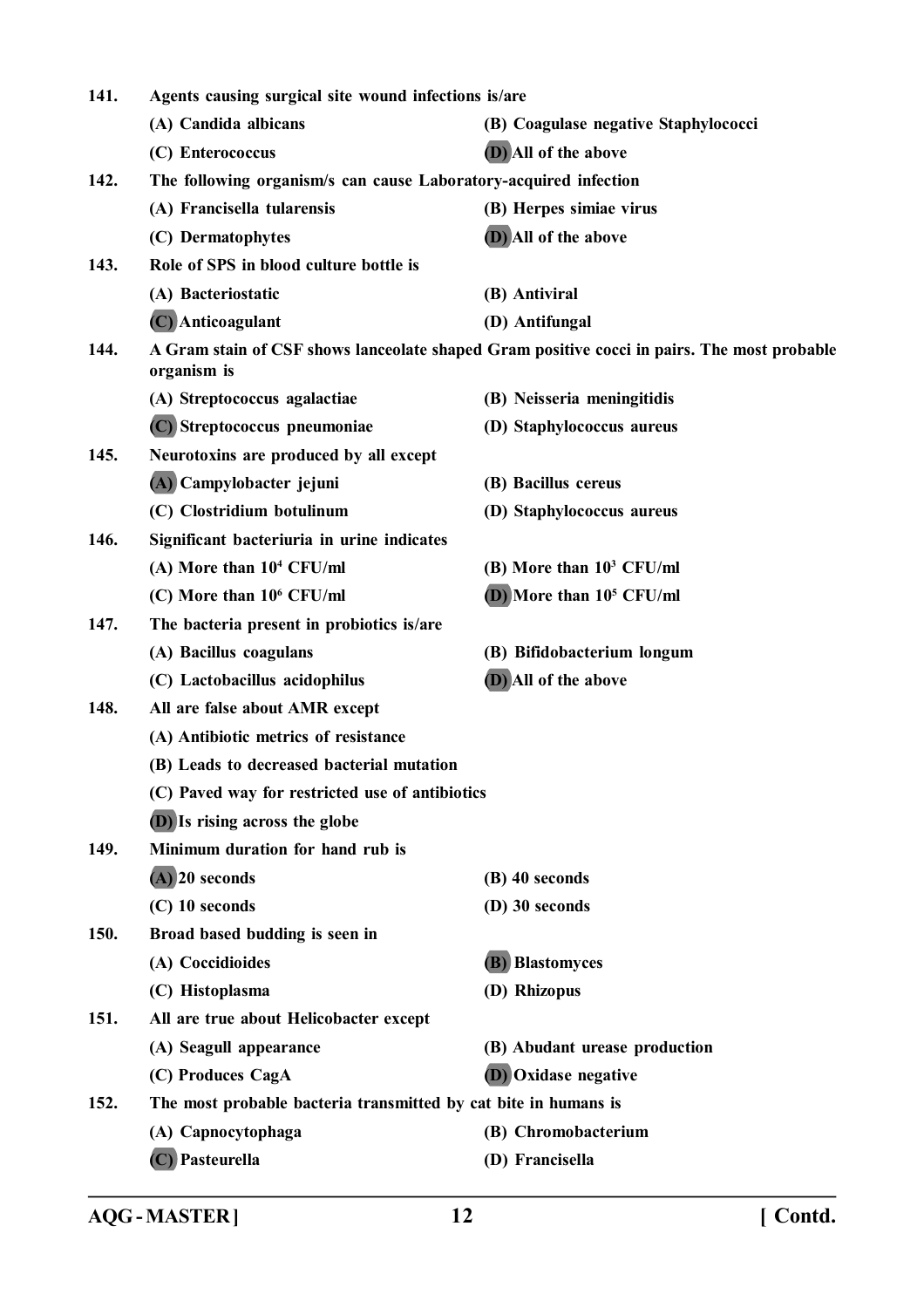| 153. | Bisected pearls appearance is produced by                                      |                                   |
|------|--------------------------------------------------------------------------------|-----------------------------------|
|      | (A) Brucella abortus                                                           | (B) Bordetella pertussis          |
|      | $(C)$ Both $(A)$ and $(B)$                                                     | (D) None of the above             |
| 154. | All are HACEK group of bacteria except                                         |                                   |
|      | (A) Eikenella corrodens                                                        | (B) Acinetobacter baumannii       |
|      | (C) Cardiobacterium hominis                                                    | (D) Kingella kingae               |
| 155. | Koch-Weeks bacillus is                                                         |                                   |
|      | (A) H. aegyptius                                                               | (B) H. ducreyi                    |
|      | (C) H. parainfluenzae                                                          | (D) H. hemolyticus                |
| 156. | Which of the following statements is not true regarding Haemophilus influenza? |                                   |
|      | (A) Pfeiffer's bacillus                                                        | (B) Requires Factors X and V      |
|      | (C) Has 8 serotypes                                                            | (D) Capsulated                    |
| 157. | On Ashdown's medium, B.pseudomallei produces _______ colonies                  |                                   |
|      | (A) Yellow                                                                     | (B) Orange                        |
|      | (C) Purple                                                                     | (D) Brown                         |
| 158. | Ecythyma gangrenosum is caused by                                              |                                   |
|      | (A) Moraxella lacunata                                                         | (B) Stenotrophomonas maltophila   |
|      | (C) Pseudomonas aeruginosa                                                     | (D) Burkholderia pseudomallei     |
| 159. | Swarming by Proteus doesn't occur in the following media except                |                                   |
|      | (A) Phenyl ethyl agar                                                          | (B) MacConkey agar                |
|      | (C) Chocolate agar                                                             | (D) CLED agar                     |
| 160. | The following are characters of Listeria monocytogenes except                  |                                   |
|      | (A) Cold enrichment                                                            | (B) Grows in presence of 10% salt |
|      | (C) Tumbling motility                                                          | <b>(D)</b> Negative CAMP test     |
| 161. | <b>CBNAAT</b> is                                                               |                                   |
|      | (A) Chip based nucleic acid amplification test                                 |                                   |
|      | (B) Cartridge based nucleic acid amplification test                            |                                   |
|      | $(C)$ Both $(A)$ and $(B)$                                                     |                                   |
|      | (D) None of the above                                                          |                                   |
| 162. | <b>Important virulence factor of Gonococci is</b>                              |                                   |
|      | (A) Flagella                                                                   | (B) Fimbriae                      |
|      | (C) Capsule                                                                    | (D) Spore                         |
| 163. | RA factor in Rheumatoid arthritis is a/an                                      |                                   |
|      | (A) Antigen                                                                    | (B) Auto-antibody                 |
|      | (C) Hapten                                                                     | (D) Antibody                      |
| 164. | RAST detects _______ hypersensitivity reaction                                 |                                   |
|      | $(A)$ Type I                                                                   | $(B)$ Type II                     |
|      | (C) Type III                                                                   | (D) Type IV                       |
| 165. | <b>ESBLs can be detected by</b>                                                |                                   |
|      | (A) Combination disk tests                                                     | (B) Molecular methods             |
|      | $(C)$ Both $(A)$ and $(B)$                                                     | (D) None of the above             |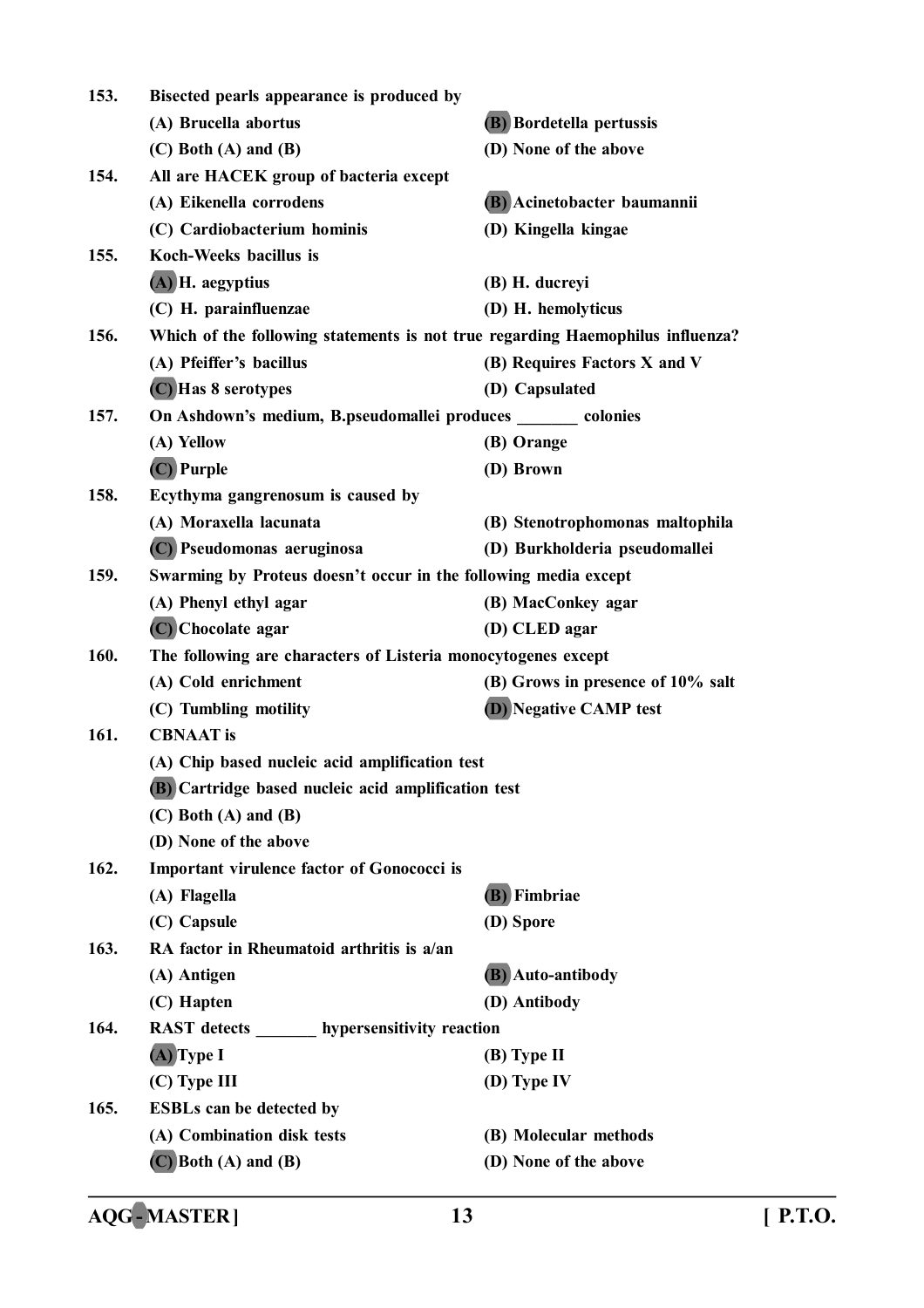| 166. | In Preston and Morrell's modification of Gram stain, the decolorizer used is |                                           |  |
|------|------------------------------------------------------------------------------|-------------------------------------------|--|
|      | (A) Acetone                                                                  | (B) Aniline                               |  |
|      | (C) Iodine-Acetone                                                           | (D) Aniline-Xylol                         |  |
| 167. | Gliding motility is seen in                                                  |                                           |  |
|      | (A) Clostridium                                                              | (B) Listeria                              |  |
|      | (C) Mycoplasma                                                               | (D) Campylobacter                         |  |
| 168. | Glasswares are sterilized by                                                 |                                           |  |
|      | (A) Hot air oven                                                             | (B) Pasteurization                        |  |
|      | (C) Water bath                                                               | (D) Inspissation                          |  |
| 169. | In PCR, denaturation occurs at                                               |                                           |  |
|      | (A) $55^{\circ}$ C                                                           | (B) $72^{\circ}$ C                        |  |
|      | $(C)$ 95°C                                                                   | (D) None of the above                     |  |
| 170. | Red coloured ring in Indole test is observed in                              |                                           |  |
|      | (A) Klebsiella pneumoniae                                                    | (B) Escherichia coli                      |  |
|      | (C) Proteus mirabilis                                                        | (D) Pseudomonas aeruginosa                |  |
| 171. | A fifth generation Cephalosporin is                                          |                                           |  |
|      | (A) Cefepime                                                                 | (B) Cefpirome                             |  |
|      | (C) Ceftaroline                                                              | (D) Ceftazidime                           |  |
| 172. | <b>Enhancement of virulence is</b>                                           |                                           |  |
|      | (A) Attenuation                                                              | <b>(B)</b> Exaltation                     |  |
|      | (C) Propagation                                                              | (D) None of the above                     |  |
| 173. | <b>CRP</b> is increased in                                                   |                                           |  |
|      | (A) Acute bacterial infections                                               | (B) Malignancies                          |  |
|      | (C) Major trauma                                                             | (D) All of the above                      |  |
| 174. | Ouchterlony procedure is                                                     |                                           |  |
|      | (A) Single diffusion in two dimensions                                       | (B) Double diffusion in two dimensions    |  |
|      | (C) Single diffusion in one dimension                                        | (D) Double diffusion in one dimension     |  |
| 175. | <b>Direct ELISA detects</b>                                                  |                                           |  |
|      | (A) Antigen                                                                  | (B) Antibody                              |  |
|      | (C) Complement                                                               | (D) All of the above                      |  |
| 176. | Deficiency of $C_1$ esterase inhibitor leads to                              |                                           |  |
|      | (A) Immune complex disease                                                   | (B) Recurrent pyogenic infections         |  |
|      | (C) Glomerulonephritis                                                       | <b>D</b> ) Hereditary angioneurotic edema |  |
| 177. | The CD markers on T cells are                                                |                                           |  |
|      | $(A)$ CD 2, 4, 8                                                             | $(B)$ CD 3, 4, 8                          |  |
|      | (C) CD 19, 21, 24                                                            | (D) None of the above                     |  |
| 178. | <b>MHC Class II molecules are present on</b>                                 |                                           |  |
|      | (A) All nucleated cells                                                      | (B) Antigen presenting cells              |  |
|      | $(C)$ Both $(A)$ and $(B)$                                                   | (D) None of the above                     |  |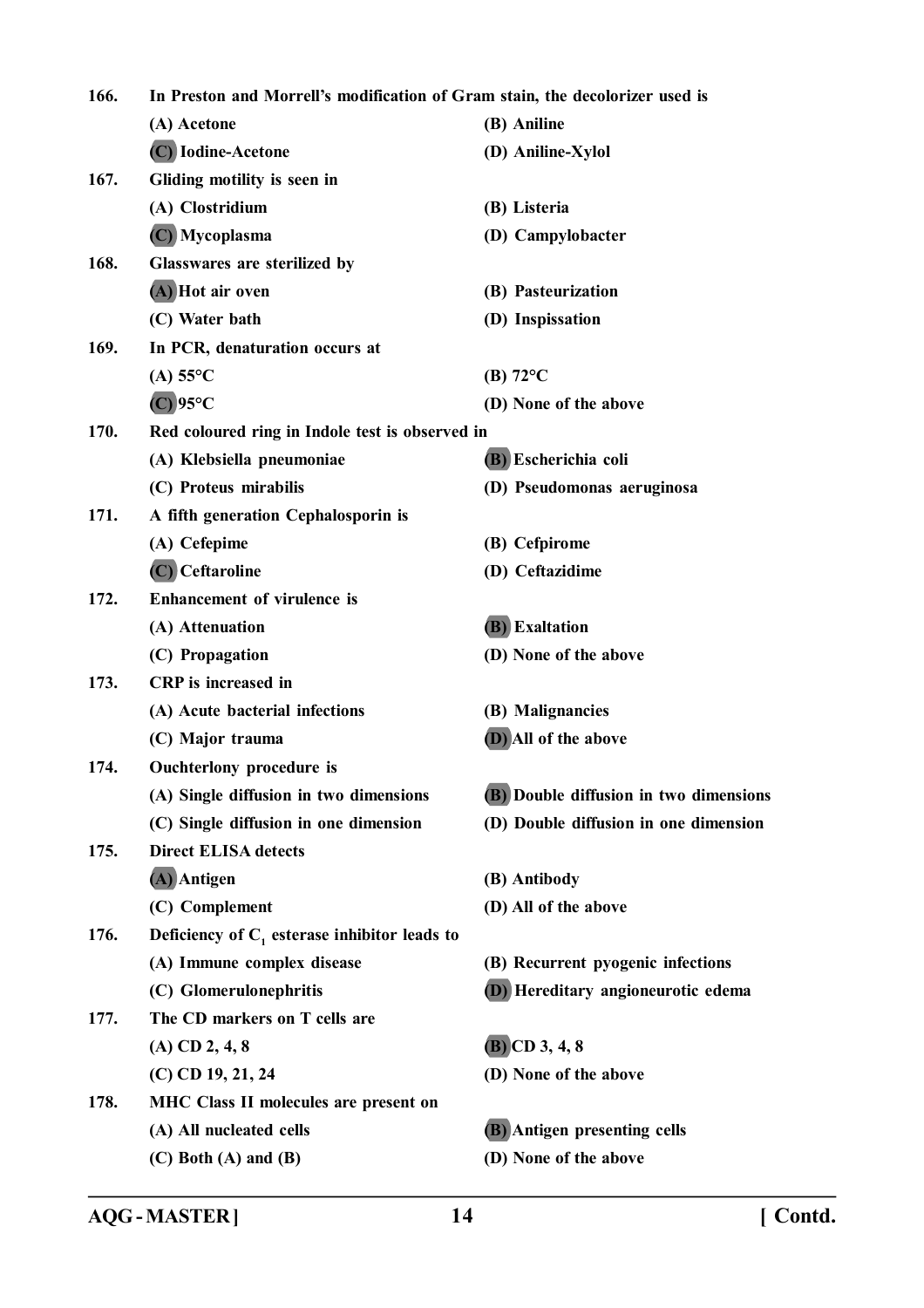| 179.        | Antigen presenting cells is/are                                                                                                                                            |                                                                                |  |  |
|-------------|----------------------------------------------------------------------------------------------------------------------------------------------------------------------------|--------------------------------------------------------------------------------|--|--|
|             | (A) Dendritic cells                                                                                                                                                        | (B) B cells                                                                    |  |  |
|             | (C) Macrophages                                                                                                                                                            | (D) All of the above                                                           |  |  |
| 180.        |                                                                                                                                                                            | Which of the following is not a secondary mediator of Type-I hypersensitivity? |  |  |
|             | (A) Bradykinin                                                                                                                                                             | (B) Prostaglandin                                                              |  |  |
|             | $(C)$ Heparin                                                                                                                                                              | (D) Leukotrienes                                                               |  |  |
| 181.        | Blood transfusion transmitted bacterial infections are all except                                                                                                          |                                                                                |  |  |
|             | (A) Treponema pallidum                                                                                                                                                     | (B) Staphylococcus aureus                                                      |  |  |
|             | (C) Borrelia burgdorferi                                                                                                                                                   | (D) Leptospira interrogans                                                     |  |  |
| 182.        | DCA is                                                                                                                                                                     |                                                                                |  |  |
|             | (A) Deoxycholate citrate agar                                                                                                                                              | (B) Deoxycholate cysteine agar                                                 |  |  |
|             | (C) Deoxycholate citrulline agar                                                                                                                                           | (D) None of the above                                                          |  |  |
| 183.        | Pigs serve as common mixing vessels for influenza virus as it has                                                                                                          |                                                                                |  |  |
|             | (A) $\alpha$ 2-3 sialic acid receptors                                                                                                                                     | (B) $\alpha$ 2-6 sialic acid receptors                                         |  |  |
|             | $(C)$ Both $(A)$ and $(B)$                                                                                                                                                 | (D) None of the above                                                          |  |  |
| 184.        | Which sequence of serotype infection can be dangerous in Dengue?                                                                                                           |                                                                                |  |  |
|             | (A) Serotype 2 followed by serotype 1                                                                                                                                      | <b>(B)</b> Serotype 1 followed by serotype 2                                   |  |  |
|             | (C) Serotype 3 followed by serotype 4                                                                                                                                      | (D) Serotype 4 followed by serotype 3                                          |  |  |
| 185.        | <b>MERS</b> was first reported from                                                                                                                                        |                                                                                |  |  |
|             | (A) China                                                                                                                                                                  | (B) Saudi Arabia                                                               |  |  |
|             | (C) India                                                                                                                                                                  | (D) France                                                                     |  |  |
| 186.        | All are human oncogenic viruses except                                                                                                                                     |                                                                                |  |  |
|             | (A) Epstein-Barr virus                                                                                                                                                     | (B) Hepatitis C virus                                                          |  |  |
|             | (C) Human Herpes virus 8                                                                                                                                                   | <b>(D)</b> Human Herpes virus 7                                                |  |  |
| 187.        | Ectothrix is caused by all except                                                                                                                                          |                                                                                |  |  |
|             | (A) M. audouinii                                                                                                                                                           | (B) T. tonsurans                                                               |  |  |
|             | $(C)$ M. canis                                                                                                                                                             | (D) T. mentagrophytes                                                          |  |  |
| 188.        | Which fungi are angioinvasive in nature?                                                                                                                                   |                                                                                |  |  |
|             | (A) Aspergillus                                                                                                                                                            | (B) Penicillium                                                                |  |  |
|             | (C) Rhizopus                                                                                                                                                               | (D) Candida                                                                    |  |  |
| 189.        | A patient presents with well demarcated annular shaped pruritic scaly skin lesions with central<br>clearing and raised edges. What is the most probable etiological agent? |                                                                                |  |  |
|             | (A) Dermatophytes                                                                                                                                                          | (B) Hortae wernickii                                                           |  |  |
|             | (C) Trichosporon beigelii                                                                                                                                                  | (D) None of the above                                                          |  |  |
| <b>190.</b> | The risk of transmission is highest for through needle stick injury                                                                                                        |                                                                                |  |  |
|             | $(A)$ HBV                                                                                                                                                                  | $(B)$ HCV                                                                      |  |  |
|             | $(C)$ HIV                                                                                                                                                                  | (D) All of the above                                                           |  |  |
| 191.        | Which STD presents as painful, soft and marked swelling leading to bubo formation?                                                                                         |                                                                                |  |  |
|             | (A) Syphilis                                                                                                                                                               | $(B)$ LGV                                                                      |  |  |
|             | (C) Chancroid                                                                                                                                                              | (D) Donovanosis                                                                |  |  |